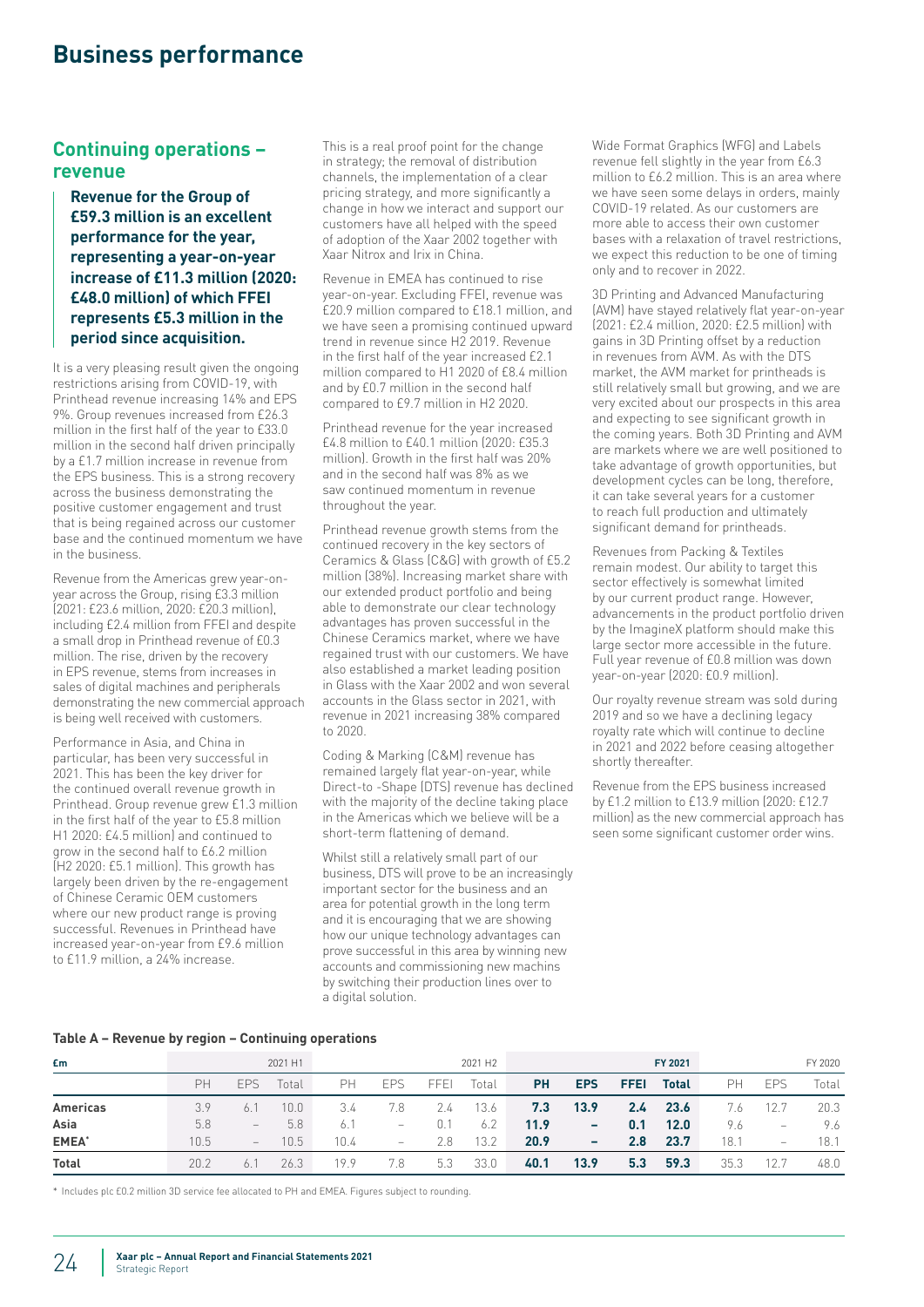This has been driven particularly by digital inkjet machine sales with growth of 11%, which is particularly pleasing as this will be the core focus for the business in the future. Pad print machine revenue has also increased (8%) albeit with a decline year-on-year in the second half. The focus on consumables and accessory sales has contributed to the growth as a result of the change in commercial approach, with increased revenue from ink, plates and parts. We see a strengthening pipeline and order book and we are well placed to deliver further growth in 2022 as companies start to invest in capital equipment again and those markets affected by the pandemic, such as Ad Speciality and Promotional Products, start to recover.

### **Continuing operations – gross profit**

Gross profit for the year increased by £7.2 million to £20.2 million (2020: £13.0 million) with an increase in the gross margin to 34% (2020: 27%). This was primarily the result of an improvement in the Printhead business unit's gross profit which grew from 27%. We increased utilisation of the factory as throughput was increased during the year resulting in better overhead cost recovery, supporting margin gains. We have worked hard on cost saving initiatives during the year and as we increase volumes there should be further scope for improved overhead recoveries and accordingly margin gains. During 2021 we proactively worked to secure raw materials which should reduce further supply chain risks. Issues in supply chains globally are well known and documented, particularly so for semi-conductors and other technology materials, with increasing cost pressures. Our actions in Q4 should insulate us from further costs and mean we are able to meet customer demand throughout 2022. We have increased our working capital with inventory rising £9.1 million (2020: £4.8 million reduction in inventory), This higher level of both raw materials and finished goods is a deliberate, prudent approach which we believe will see us well placed to both manage customer requirements and further insulate the business from external supply chain risks whilst utilising the high level of operational gearing to deliver further improvements in the gross margin.

Gross profit for the EPS business declined £0.2 million in the year to £3.2 million (2020: £3.4 million) with gross margin down yearon-year (2021: 23%, 2020: 27%). Actions taken to refocus the business on future growth opportunities mean 2021 results have been impacted by non-cash write down adjustments totalling £0.7 million. These are largely related to inventory we now consider to be slow moving or obsolete.

#### **Table B – printhead revenue**

| £m                                         | 2021 H1 | 2021 H <sub>2</sub> | FY 2021 | FY 2020 | Var    | Var %  |
|--------------------------------------------|---------|---------------------|---------|---------|--------|--------|
| Ceramics & Glass                           | 9.5     | 9.5                 | 19.0    | 13.8    | 5.2    | $+38%$ |
| C&M and DTS                                | 5.9     | 5.2                 | 11.1    | 11.5    | $-0.4$ | $-3%$  |
| WFG & Labels                               | 3.4     | 2.8                 | 6.2     | 6.3     | $-0.1$ | $-2%$  |
| 3D Printing & AVM                          | 1.0     | 1.4                 | 2.4     | 2.5     | $-0.1$ | $-4%$  |
| Packaging & Textiles                       | 0.2     | 0.6                 | 0.8     | 09      | $-0.1$ | $-11%$ |
| Royalties, Commissions & Fees <sup>1</sup> | 0.2     | 0.4                 | 0.6     | 0.4     | 02     | $+50%$ |
| <b>Total</b>                               | 20.2    | 19.9                | 40.1    | 35.3    | 4.8    | 14%    |

1 Royalties in H2 includes £0.2 million relating to Xaar / Stratasys service fee administered by Group. Figures (£m) and percentages (%) are subject to rounding.

#### **Table C – EPS revenue**

| <b>f</b> m     | 2021 H1 | 2021 H <sub>2</sub> | FY 2021 | FY 2020 | Var | Var %  |
|----------------|---------|---------------------|---------|---------|-----|--------|
| Digital inkjet | 3.6     | 4.4                 | 8.0     | 72      | 0.8 | $+11%$ |
| Pad printing   | 2.4     | 3.1                 | 5.5     | 5.1     | 0.4 | $+8\%$ |
| Other          | 0.1     | 0.3                 | 0.4     | 0.4     |     |        |
| <b>Total</b>   | 6.1     | 7.8                 | 13.9    | 12.7    | 12  | $+9%$  |

\* Figures (£m) and percentages (%) are subject to rounding.

Excluding the non-cash adjustments mainly relating to slow moving and obsolete inventory, the underlying gross margin was 28%, largely due to the resetting of the modular strategy by new management. Excluding the £0.7 million of adjustments recorded by EPS in 2021, the gross profit for the Group would have improved to £20.9 million, with a gross margin of 35%.

### **Continuing operations – R&D**

R&D spend of £5.7 million was up £1.2 million on 2020 (2020: £4.5 million). This reflects the investment in the ImagineX platform which will be central to our longterm growth, with the added investment in FFEI of £0.4 million. The total increase is in proportion to our revenue growth and maintains a spend/revenue ratio of approximately 10%. Sales and marketing spend for the year was £6.3 million (2020: £6.0 million). The increase in spend of £0.3 million year-on-year reflects the focus on sales and business development in the Printhead business unit following the restructuring of the business in the second half of 2020. Savings were seen in both the Printhead and EPS businesses due to COVID-19 which limited our ability to visit customers and led to the cancellation of the majority of tradeshows which one, or both, businesses would have attended.

### **Continuing operations – expenses**

General and administrative expenses increased £2.1 million from £8.0 million in 2020 to £10.1 million in 2021. This increase largely relates to planned investment in key areas of the business and infrastructure, including operations, IT and finance, offset by £0.3 million related to trading foreign exchange gains in 2021, as a result of the exchange rate volatility response to COVID-19.

Impairment reversals on financial assets were £0.4 million (2020: £0.9 million). This reversal predominantly relates to a distribution channel used by the Printhead business and the collection of a customer debt previously provided for.

Other operating income in 2020 of £0.8 million related to the PPP loan taken out by the EPS business in the US which met all qualifying criteria to be forgiven.

Restructuring and transaction costs of £1.4 million (2020: £0.8 million) predominantly relate to re-organisation costs, acquisition related professional fees and additional costs relating to the dilapidation and exit of the office on the Cambridge Science Park.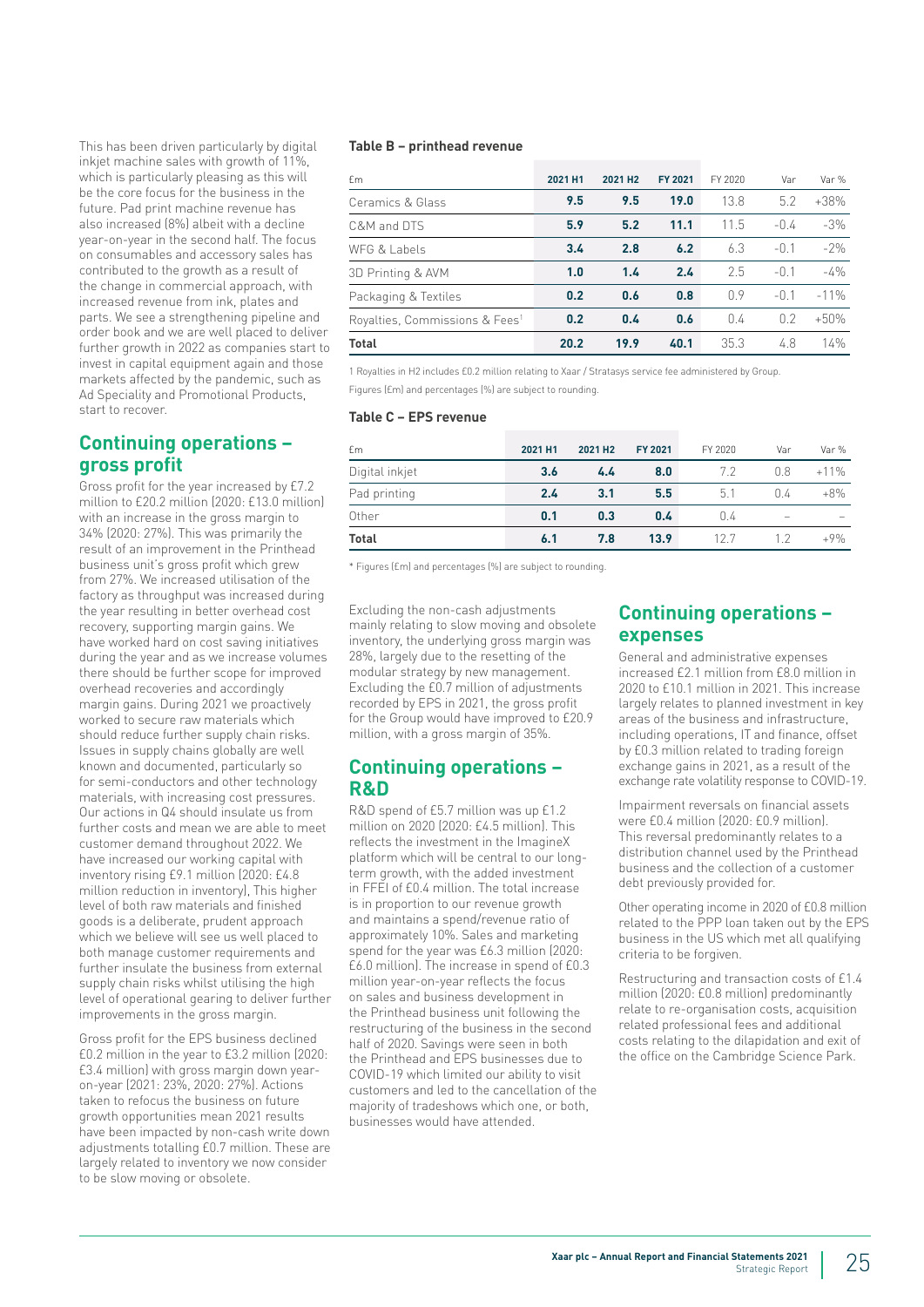# **Business performance** continued

#### **Table D – Movement in net cash\* (including 3D)**

| f'000                                                                                                    | 2021             | 2020             |
|----------------------------------------------------------------------------------------------------------|------------------|------------------|
| Cash & treasury deposits - Continuing operations                                                         | 25,051           | 18,117           |
| Cash & treasury deposits - 3D operations                                                                 |                  | 2,120            |
| Cash & treasury deposits at the end of the year<br>Cash & treasury deposits at the beginning of the year | 25,051<br>20,237 | 20,237<br>25,322 |
| Total net cash inflow/(outflow)                                                                          | 4,814            | (5,085)          |
| Effect of foreign exchange rate changes on cash balances                                                 | 110              | 57               |
| Increase/(Decrease) in net cash for the Group                                                            | 4,924            | (5,028)          |
| <b>Consisting of:</b>                                                                                    |                  |                  |
| Total cash (outflow) / inflow from continuing operations                                                 | (2, 342)         | 7,073            |
| Cash outflow from Xaar 3D business                                                                       | (2, 109)         | (7,018)          |
| Xaar 3D – Proceeds from share capital and share sale                                                     | 9,272            |                  |
| Net cash inflow (outflow) from Thin Film operation                                                       | 103              | (5,083)          |
|                                                                                                          |                  |                  |
| Increase/(Decrease) in net cash for the Group                                                            | 4,924            | (5,028)          |

\* Net cash is defined as cash and cash equivalents, plus treasury deposits.

### **Continuing operations – profit**

The profit before tax from continuing operations under IFRS was £1.0 million in 2021 (2020: £4.3 million loss). Basic earnings per share from continuing operations was 0.9p (2020: loss 5.7p).

The performance of the Printhead business improved £6.5 million from a £4.3 million loss in 2020 to a £2.2 million profit before tax in 2021, driven by increased sales, a much improved gross margin, and a reduction in operating expenditure. The EPS business went from a £0.3 million profit in 2020 to a £0.9 million loss in 2021 due to the impact arising from the write off and provisioning of legacy inventory. Excluding this one-off impact, the EPS business made a small loss which given the underlying performance of the business should see turn this into profit during 2022.

FFEI contributed a profit before tax of £0.4 million since acquisition on 11 July 2021.

In calculating the adjusted loss before tax we have adjusted for gains on derivative financial liabilities of £2.9 million (2020: £0.1 million) and fair value gains on financial assets of £1.0 million (2020: nil) alongside restructuring costs of £1.4 million, foreign exchange losses on intra-group loans of £0.1 million, and share-based payments of £0.7 million with an R&D expenditure credit of £0.3 million and amortisation of acquired intangible assets of £0.4 million (see Financial Statements – note 4 on page 130).

The adjusted loss before tax from continuing operations was £0.6 million, compared to £3.9 million loss in 2020. This is a significant step forward for the business, emphasised by the delivery of adjusted profit in the second half of 2021. The adjusted EBITDA for continuing operations in the year was £3.2 million (2020: £0.1 million).

### **Discontinued operations**

Due to the divestment of the remaining investment in Xaar 3D, completed on 1 November 2021, the results are classified as discontinued operation. The business was classified as an asset held for sale as at 31 December 2020.

A £13.5 million profit was recorded in relation to discontinued operations (2020: £10.3 million loss) with cash outflows for the period of £1.9 million (2020: £12.1 million). The Thin Film business, which was classified as discontinued in 2019, recorded a loss of £0.2 million (2020: £3.7 million) which related to inventory commitments and supplier liabilities. All liabilities regarding the Thin Film business have now been settled. The 3D business recorded an operating loss of £4.2 million in 2021 (2020: £6.4 million loss).

The Group has recognised a gain on the sale of the investment in subsidiary of £17.9 million, comprising net cash received of £9.3 million, with contingent consideration at the transaction date of £10.9 million, less transaction costs of £0.2 million.

Basic earnings per share from discontinued operations was 20.0p (2020: loss 9.5p).

### **Profit for the year**

The Group profit for the year was £14.2 million (2020: £14.7 million loss) of which £16.2 million is attributable to the owners of the Company (2020: £11.7 million loss), with a £2.0 million loss to non-controlling interests (2020: £3.0 million loss). The total basic earnings per share attributable to shareholders is 20.9p (2020: loss 15.2p).

## **Cash generation**

The Group retained a healthy cash balance of £25.1 million at the year end, representing an increase of £4.9 million during the year, comprising a cash outflow from continuing operations of £2.3 million, with discontinued Xaar 3D operations utilising £2.1 million, being offset against cash proceeds received for the sale of Xaar 3D of £9.3 million.

Operating cash inflow for continuing operations before working capital was £2.7 million due to improved aEBITDA of £3.2 million delivered principally in our Printhead division.

As a result of the managed investment in inventory, working capital saw an outflow of £3.4 million, with improvements in receivables and payables helping to offset some of the £9.1 million increase in inventory.

The Group maintains a strong disciplined focus on cash, and this will continue throughout 2022. During 2021, investing activities saw a cash spend of £2.3 million, mainly on infrastructure and IT projects.

The business has a clear plan and strategy which the strong balance sheet and cash position will support. There remain external development opportunities which, if they can expand our capabilities and expertise, we will look to potentially add to the Group. We will also continue to invest internally to ensure we have the operational capacity and efficiency to meet future demand, alongside investment in our product roadmap development.

## **Strong balance sheet**

Non-current assets increased £22.7 million in the year from £24.7 million to £47.4 million. This was driven by the increase in goodwill following the acquisition of FFEI Limited of £0.7 million, along with an increase in intangible assets of £3.8 million. The identification of financial assets at fair value arising from the sale of 3D assets was £10.9 million plus revaluation through profit and loss at year end of £1.0 million (2020: £nil). Additionally, there were increases in right-of-use assets of £7.3 million, and a £0.9 million reduction in property, plant and equipment as new purchases were controlled in line with the Group's cash focus.